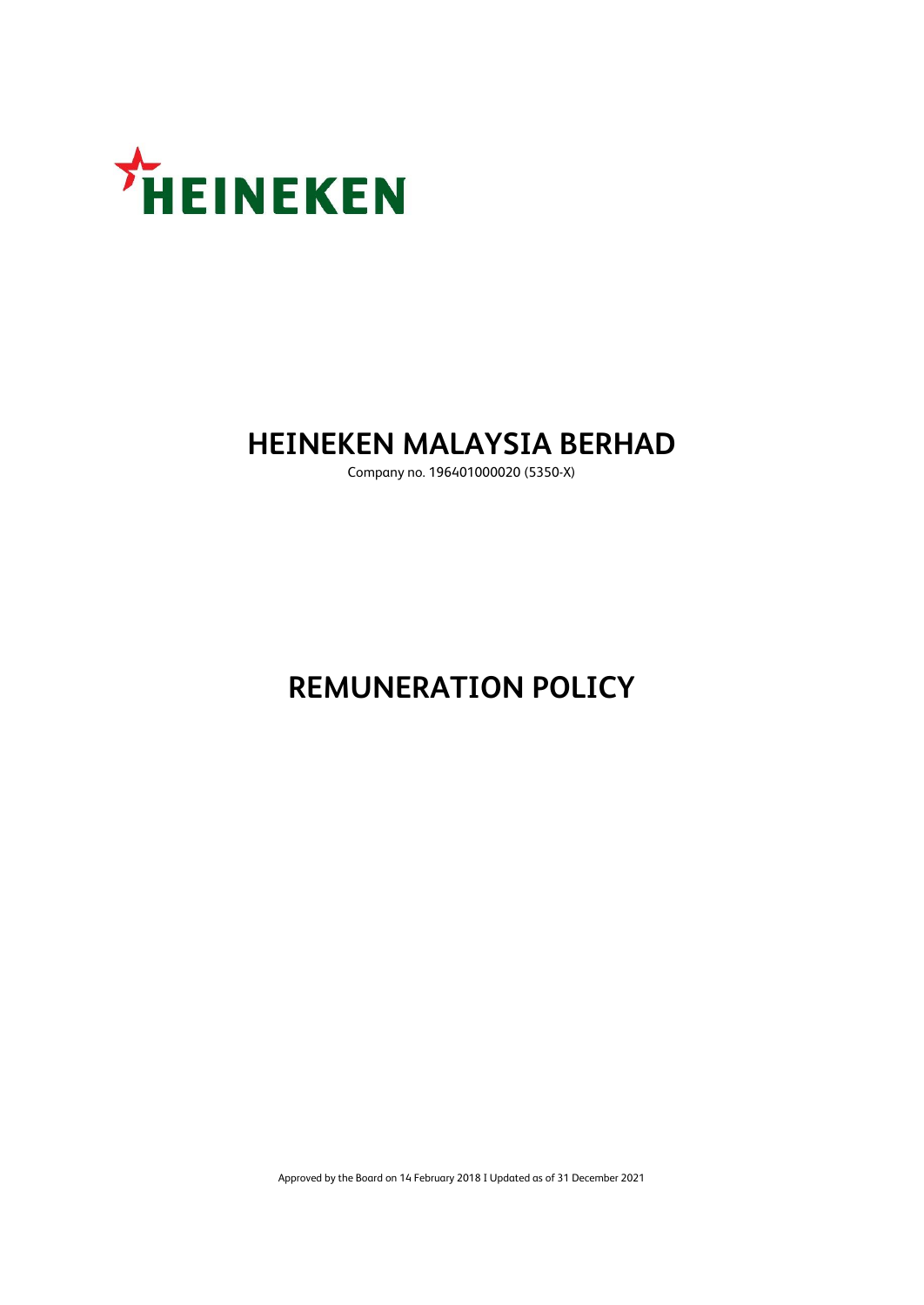# **TABLE OF CONTENTS**

| <b>Title</b>   |                                                 | Page |
|----------------|-------------------------------------------------|------|
| $\mathbf{1}$ . | Overview                                        | 2    |
| 2.             | Principles                                      | 2    |
| 3 <sub>1</sub> | <b>Remuneration for Non-Executive Directors</b> | 2    |
| 4.             | <b>Remuneration for Management Team</b>         | 3    |
| -5.            | Review                                          | 3    |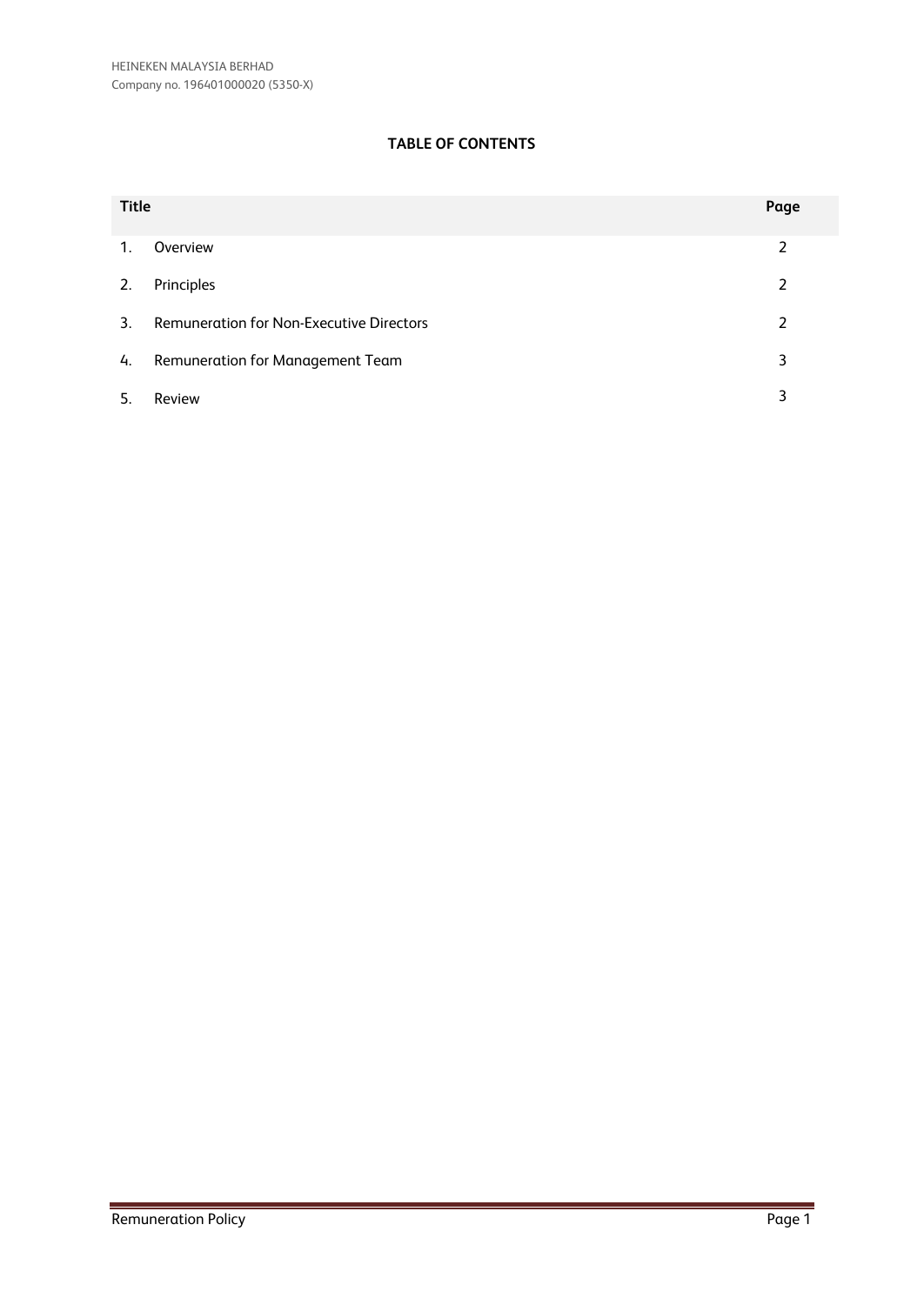## **1. Overview**

This policy sets out the remuneration principles and procedures of Heineken Malaysia Berhad ("the Company"). It is designed with the key objectives of attracting and retaining experienced, qualified and high calibre members of the Board of Directors (the "Board") and also the right calibre of employees to drive the business strategy, objectives, values and long-term interests of the Company.

This Policy falls under the purview of the Nomination & Remuneration Committee ("NRC").

## **2. Principles**

In determining and recommending to the Board, the remuneration to be paid to the Non-Executive Directors and the employees of the Company and its subsidiaries ("the Group"), the NRC is guided by the following principles:

- (a) Remuneration should reflect performance, complexity and responsibility with a view to attracting, motivating and retaining high performance individuals and promoting the enhancement of the Company's value to its shareholders.
- (b) Remuneration practices are benchmarked against external market data through the use of remuneration surveys to ensure staff are fairly remunerated.
- (c) The process of remuneration management shall be transparent, conducted in good faith and in accordance with appropriate levels of confidentiality.

#### **3. Remuneration for Non-Executive Directors**

The remuneration for the Non-Executive Directors of the Company is based on a standard fixed fee with the Chairman of the Board and the Board Committees receiving additional allowance for additional responsibilities and commitment required. An additional fee is also paid to Non-Executive Directors sitting on Board Committees.

A meeting allowance is paid for attendance at meetings of the Board and Board Committees.

Below is an overview of the remuneration package for the Non-Executive Directors approved by the Company's shareholders on 25 November 2015:

| <b>RM</b><br><b>Remuneration for Non-Executive Directors</b> |                                                   |                                  |  |  |
|--------------------------------------------------------------|---------------------------------------------------|----------------------------------|--|--|
|                                                              | Non-Executive Director                            | 75,000                           |  |  |
| Annual fee                                                   | Audit & Risk Management Committee ("ARMC") member | 5,000                            |  |  |
|                                                              | NRC member                                        | 4,000                            |  |  |
|                                                              | <b>Board Chairman</b>                             | 100,000                          |  |  |
| Annual allowance                                             | <b>ARMC Chairman</b>                              | 8,000                            |  |  |
|                                                              | NRC Chairman                                      | 6,000                            |  |  |
| Meeting attendance<br>allowance                              | All Non-Executive Directors                       | 1.200<br>per meeting<br>attended |  |  |

A company car and a petrol card are provided for the use of the Board Chairman only.

Payment of remuneration to the Non-Executive Directors shall be made in arrears on a quarterly basis.